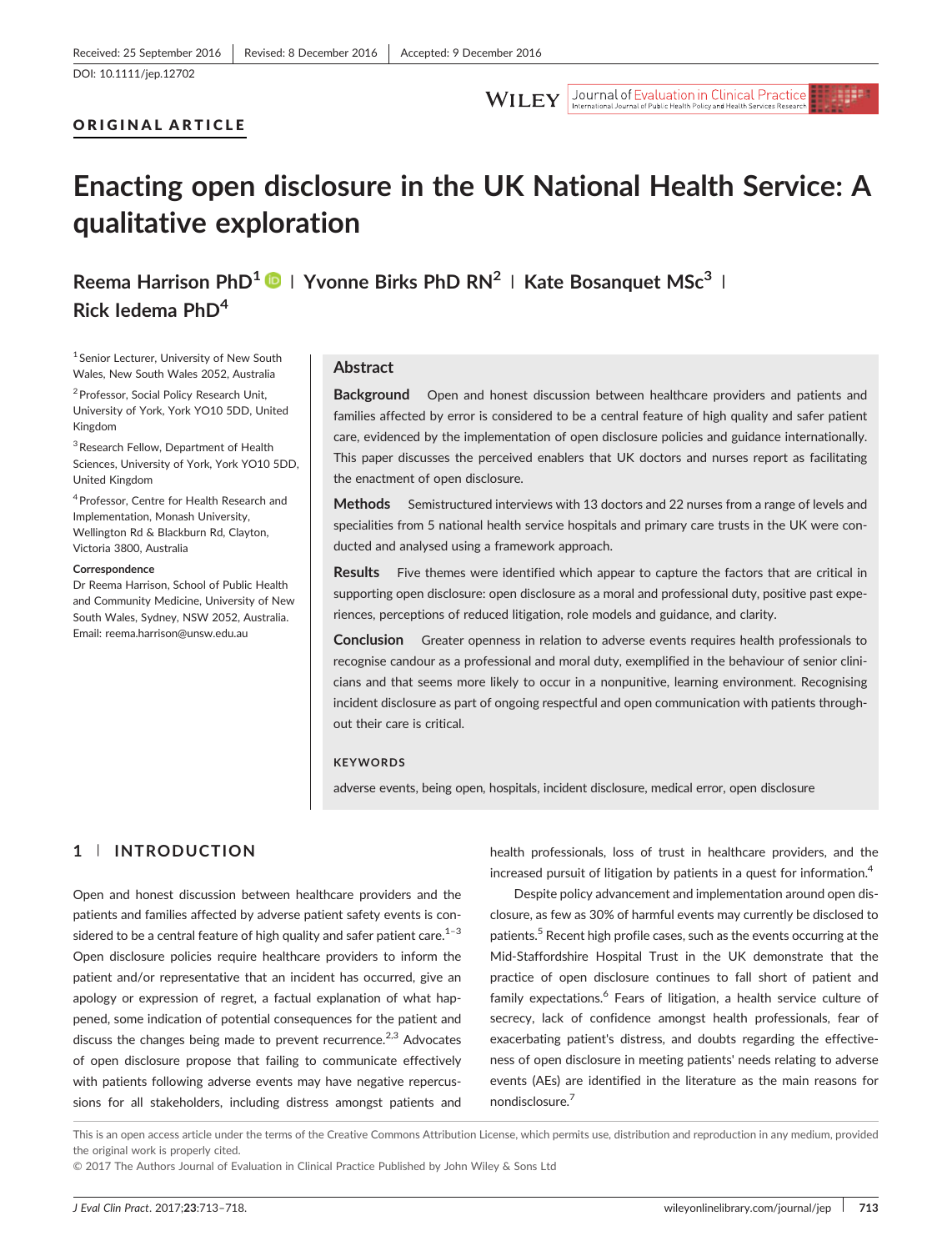Since June 2015, new guidance on a professional duty of candour in the UK has aimed to support doctors, nurses, and midwives to fulfil their professional duty to be open and honest about mistakes and adverse events.<sup>8,9</sup> Individuals must offer information on what has happened, make a meaningful apology, report these incidents to prevent them from happening again, and, for clinical leaders, encourage a culture of reporting and learning. Additionally, a new statutory duty has been in place for all providers in England since April 2015.<sup>8</sup> The duty sets out how and when a patient must be informed of a "notifiable safety incident." It requires organisations to inform patients verbally and in writing of any "unintended or unexpected incident" causing at least moderate harm or prolonged physical and/or psychological harm<sup>8</sup> The addition of psychological harm is new but the statutory duty is similar to a previous contractual requirement on national health service (NHS) organisations in England. Similar statutory duties for organisations are being actively considered in other parts of the UK. $8,10$ 

Although greater openness is being promoted in policy, uptake in practice requires greater understanding of the factors that support effective open disclosure. Our systematic review identified several gaps in the literature. Original research evidence only constitutes a small part of the many publications and grey literature that discuss incident disclosure. The evidence available generally focuses on patients' experiences of disclosure (or the lack of it) and their views of what constitutes "good" disclosure and on health professionals' perceptions of what is required. These are all important, but internationally there is a need to identify the individual, local and organisational factors within each health system that support or discourage clinicians' honesty when things go wrong. Most evidence to date originates from the US, with a particular absence of UK data regarding experiences of incident disclosure practices. Given the unique model of healthcare provision in the UK, principally provided for by the National Health Service (free at the point of delivery), and related policy development process, it is likely that some of the factors influencing disclosure will be unique to this setting.

This study aimed to address this significant gap through a qualitative study of doctors and nurses in the UK. The study will facilitate the translation of policy into practice, with implications for multiple stakeholders including clinicians, patients, families, healthcare managers, and organisational leaders. These data are critical to guide efforts to improving the information sharing process that patients experience following an adverse event.

## 2 | METHOD

#### 2.1 | Ethics

Ethical approvals were granted from the University of York and the Bradford NHS Research Ethics Committees. Research governance approvals were granted for each of the 5 hospital trusts included.

### 2.2 | Setting

Five UK trusts were invited to participate including 2 large hospital trusts, 2 smaller hospital trusts, and 1 primary care trust in a range of geographic locations that serve urban and rural communities with patients from a range of socio‐demographic backgrounds.

# 2.3 | Recruitment

Health professionals were eligible to take part if they were doctors or registered nurses or midwives in a clinical or managerial role and had been involved in open disclosure. Potential participants were identified by the trust management and were invited to take part via direct email from the research team to avoid coercion. Participants were purposively sampled to ensure perspectives were captured from a range of grades, clinical specialities, and degrees of experience of open disclosure. A total of 35 interviews were conducted between March and November 2012. The sample comprised 13 doctors (10 senior doctors including 4 general practitioners and 3 registrars) and 22 nurses (12 senior nurses [band 8 and above, 10 nurses from bands 5‐7]).

## 2.4 | Interview schedule

An interview schedule was developed and refined based on pilot work. Interview questions focused around the following topics: participants' understanding of the term "open disclosure," experiences of participating in open disclosure, the training received or available to them, and their feelings about the factors that enable or pose challenges to disclosure.

#### 2.5 | Procedure

All interviews were face to face and held in a private meeting room in the participating trusts and audio‐recorded. After obtaining consent, a topic guide was used to guide discussion with participants who were also given the opportunity to shape the discussion and develop their own narratives. Interviews lasted approximately 60 minutes. Confidentiality was maintained by anonymising audio tapes and the direct quotations.

## 3 | ANALYSIS

Data were collected and analysed in an ongoing process until no new information emerged. Transcripts were analysed thematically using an established interpretive approach. $11$  Framework analysis was selected for several reasons. Firstly, it is especially well suited to applied qualitative research, in which the objectives of the investigation are typically set a priori, and shaped by the information requirements of the funding body, rather than wholly emerging from a reflexive research process. Secondly, framework analysis provides a visible method which can be scrutinised, carried out, and discussed and operated by individuals in a team. Lastly, the approach lends itself to reconsidering and reworking ideas because the analysis follows a well-defined procedure, which can be documented and accessed by several members of a research team. Following initial familiarisation with interview transcripts, the research team developed a thematic coding framework based on discussions about a priori questions and issues that had been identified from the research questions and as emerging from the interview data. Initial codes from this framework (including codes relating to communication with health professionals) were then systematically applied to the transcript data. NVivo 8 text management software was used to mark specific pieces of interview data that were identified as corresponding to the thematic index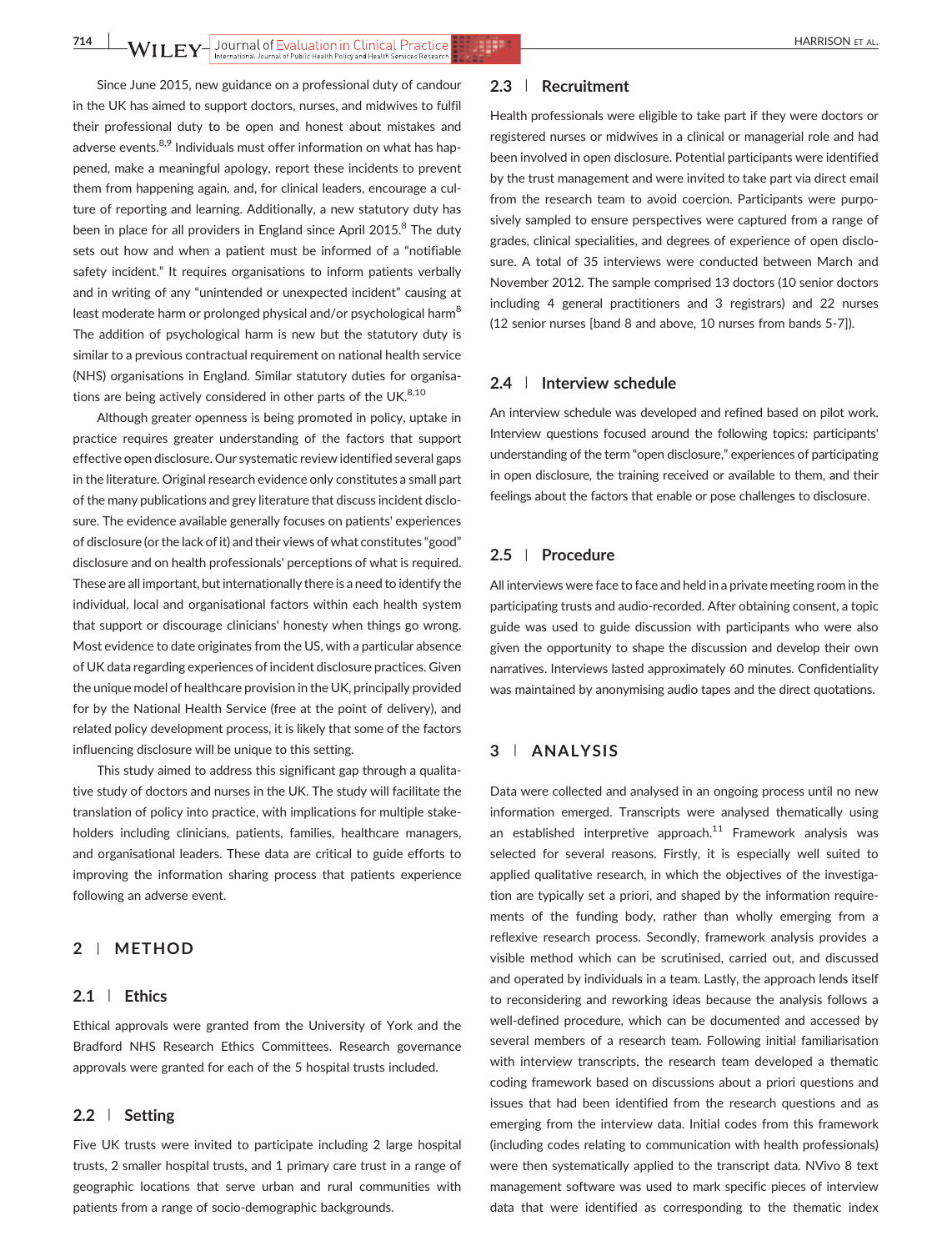codes. More generally, NVivo 8 was also used to help organise the data to facilitate further analytic consideration and interpretation.

# 4 | FINDINGS

We identified 5 themes that described factors that support open disclosure to take place: (1) open disclosure as a moral and professional duty, (2) positive past experiences, (3) understanding the repercussions, (4) role models and guidance, and (5) clarity.

1. Open disclosure as a moral and professional duty

Health professionals who felt comfortable understanding when disclosure should occur, and to go to the patient and disclose an incident, appeared to accept that openness was a professional and moral duty regardless of the repercussions.

> "I think there are going to be times where I might meet with a family… who would you know take this opportunity with both arms made a process…but that is their right at the end of the day and it shouldn't in principle put me off being honest and upfront with my patients."(Nurse, 1)

Respondents were consistent in the belief that the lead doctor has a professional duty to disclose an incident to a patient, but the remit of nurses was less clear, with some suggesting that the nature of the incident would determine who should have a role in the disclosure.

> "For me, I think if there's been an event or if somebody's died unexpectedly, then I think there should be some involvement from the consultant at the outset…if there's something that's happened around a nursing issue, then we may very well involve the nurse, or certainly, we would involve the nurse's manager, ward manager."(Nurse, 2)

Those nurses who considered disclosure as a professional and moral duty were more confident that disclosure was not primarily the doctor's responsibility. Feelings of personal morality and accountability were in some cases seen as outweighing legal risk. In disclosing an event, nurses in particular, attributed blame to themselves even when this may not have been warranted.

> "If I'd made a mistake I've got to go and see that person and say look I am sorry it was my fault, I am not saying it was right, you know it was me that did it and I did it and it was an error and I apologise. And if they then want to take that further well that is their prerogative." (Nurse, 3)

#### 2. Positive past experiences

Many of the participants described positive experiences of being upfront and honest with patients, reinforcing their belief that open disclosure was the best approach. Contrary to their expectations, disclosures had enhanced the patient‐professional relationship and were therefore considered a valuable opportunity.

"Part of me was telling me you shouldn't do this, why ask for trouble, this is going to just lead to litigation or complaints … But you know every time I've done this has been a positive and rewarding experience, I've not regretted it." (Nurse, 4)

"Through the course of my career, so many times I've seen very bad things have happened and patients have in the end not taken any kind of legal action and not taken grievance with the doctors when they've immediately said: 'Look, I'm very sorry, this went wrong and this is why it went wrong and this is what we're going to do to try and fix it'." (Doctor 1)

3. Understanding the repercussions

Professionals who had observed instances in which events have been covered up often observed that a lack of openness may lead to more negative repercussions for the health professionals involved.

> "I've learned that it's [being open] also quite a self‐preserving thing to do... the worst thing…is if they [patients] get it into their heads that there's some sort of cover up going on, then they get the bit between their teeth and solicitors get involved and it's all very difficult." (Doctor 1)

> "If you are very honest and straight forward and treat the patients right then often they feel that, they take a generous view towards the mistake as opposed to getting very litigious about it, which I think they are more inclined to do if there's a big cover up and people aren't honest." (Doctor 2)

Experienced health professionals rarely reported experiencing negative repercussions such as legal action. Yet the perception that punitive action may result from openness was highlighted as a barrier to openness and one critical to address.

> "Sometimes there's a culture of well if I admit I am wrong…my employer would sack me because I've been open and honest and if I don't say anything they can't sack me." (Nurse, 3)

> "I think there's still a fear of the action that might be taken against you, but I think people are much more aware of, and responsible really about the failure to disclose a mistake that they've made…[but] there's still a concern I guess for everyone that there will be a whole weight of something coming on them." (Nurse, 5)

#### 4. Role models and guidance

When asked about training around disclosure, most doctors talked about opportunities to witness others success, both formally and informally. Rather than observing 1 instance, respondents described role models who consistently conducted care in a transparent and upfront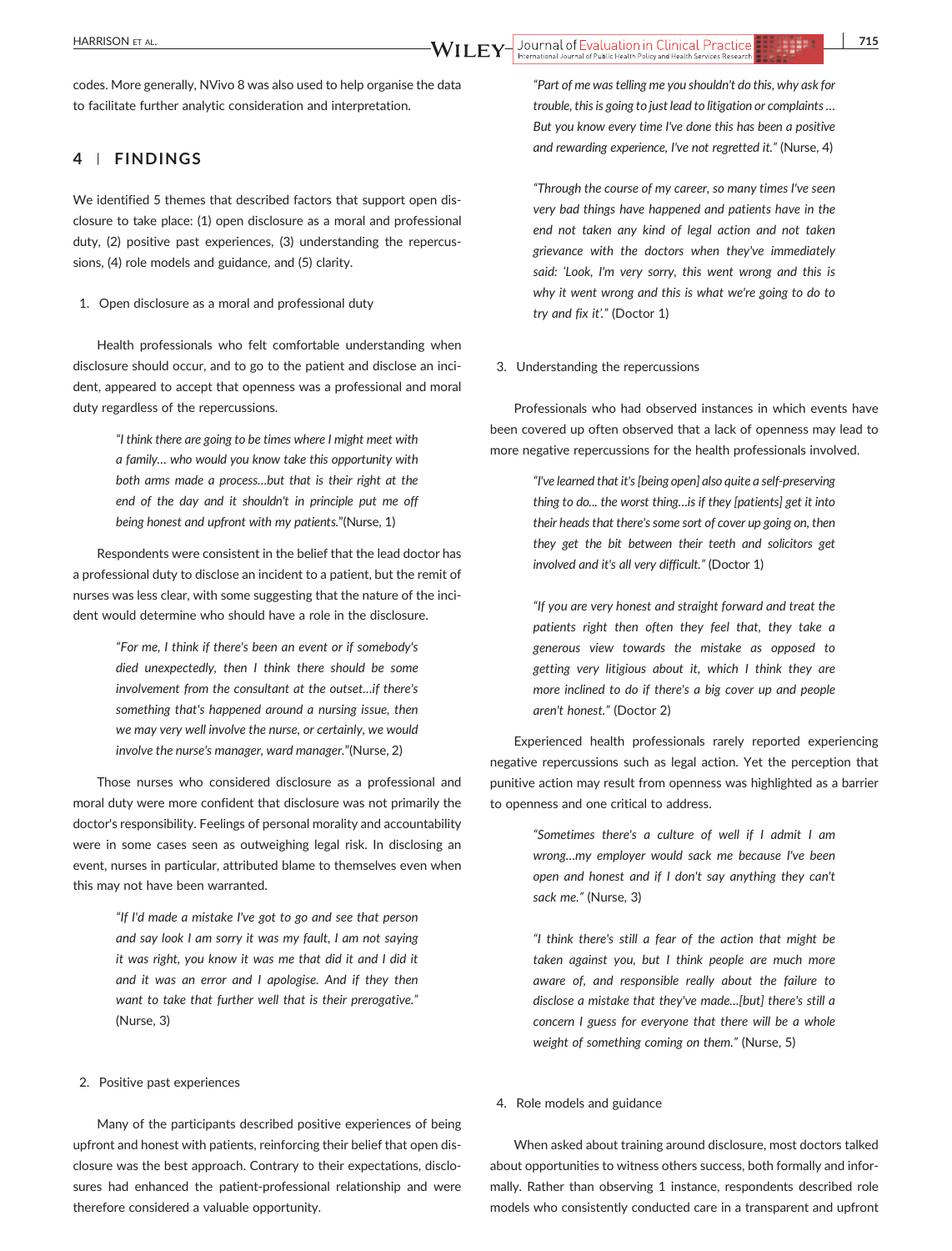manner. Respondents considered this modelling behaviour to be a part of the role of a senior clinician.

> "To be honest, it's people who've led by example. So, consultants who've shown that actually they're open and honest and they're still practicing, they haven't been struck off… it's partly leadership by example … And juniors pass through lots of consultants, so if they pick up good things off each consultant." (Doctor 3)

> "Sometimes they'll ... the junior doctors they'll come with me so they can see how I do it and I used to do that as a junior doctor." (Doctor 4)

The value of guidance around disclosure was reinforced by the instances in which a need for training that is specific to the disclosure of an adverse event (as opposed to general training such as breaking bad news) was identified as important; most commonly identified by the nurses in our sample. Very few interviewees were able to cite any formal training provided by either their professional body or their trust.

> "I haven't had any personal training. Certainly, the trust offers a sort of day if you like around breaking bad news, however, I think that tends to be more related to breaking, you know, cancers and diagnoses type thing, rather than adverse events that happened." (Nurse, 2)

#### 5. Clarity

Health professionals who felt confident that an apology was not an acceptance of liability and had no professional or legal implications appeared more ready to offer an apology or expression of regret immediately in the context of an incident. Yet not all respondents were clear as to the implications of apologising, and the existence of a culture that at 1 time did not encourage apology was referred to by many.

> "I think there was a culture a number of years ago that apologising was accepting sort of liability and responsibility. But it's not, it is an apology and if somebody has made an error or I've made an error then I am going to apologise." (Nurse, 6)

The need for informal discussion between patients and professionals prior to formal open disclosure meetings was considered important as part of an open and honest dialogue with patients and for both parties to feel informed and supported. Informal discussions rely upon health professionals' ability to recognise when patients or families are in a position to talk about the events that have occurred.

> "You are told not to discuss things between yourselves and not to discuss it with the family and not to approach the family but it seems to me that actually it is better if you do because you feel more supported if you can speak to your colleagues. And maybe having more dialogue with relatives or people who are affected is going to stop this feeling of dread you get before these meetings." (Nurse, 6)

Most participants discussed their own experiences of engaging in open disclosure although those in managerial positions also commented on broader perceptions amongst their staff. The key themes were consistent across participants, but some differences were evident between the professions. Doctors generally assumed responsibility for undertaking disclosure in relation to a broader range of events compared to nurses who focused on disclosing their own mistakes. Doctors spoke more of role models, receiving support after mistakes and good guidance about how to disclose. Nurses were generally more fearful of punitive action, discussing the culture around incident disclosure and indicating a greater lack of clarity regarding what to disclose and who would be responsible for this.

# 5 | DISCUSSION

Clarity in relation to consequences of and roles in disclosure, support, exemplars and professionalism were perceived as key contributors to open disclosure. Health professionals who have strong role models and understand disclosure as part of a professional and moral duty appear more likely to be open and respectful with patients. These professionals may be more willing to engage in ongoing open discussions with patients and carers throughout their care, which facilitates openness in circumstance where things go wrong.

Our findings map to existing literature from the UK, USA, and Australia regarding perceived barriers to open disclosure. This work has discussed a number of areas that challenges a culture of openness: the lack of clarity among clinicians about what requires disclosure in relation to categories of events and definitions of harm, concerns about how to disclose incident information to patients and family members, the challenge of communicating with colleagues about incidents and uncertainty about the legal, and insurance implications of disclosure have all been identified.<sup>5,7</sup>

In the shift from incident disclosure guidance to Duty of Candour, understanding of disclosure and apology has changed at a policy level. Talking about adverse events arising in care is part of a professional responsibility and respect for patients that should be evident from the start to end of every instance of care. Yet our findings indicate that concerns about legal implications, professional implications, and specific aspects of actually undertaking incident disclosure discussions impede health professionals from recognising open disclosure as part of an overall respectful and transparent approach to care provision.

#### 5.1 | Implications

Effective open disclosure relies on a clinician's nontechnical skill and knowledge; the cognitive, social, and personal resource skills that complement technical skills and contribute to safe and efficient task performance.<sup>12</sup> Nontechnical performance has only been recognised as a critical component of clinician training relatively recently, central to enhancing quality of health care and patient's safety. In 2007, the Accreditation Council for Graduate Medical Education (ACGME) published the following 6 core patient safety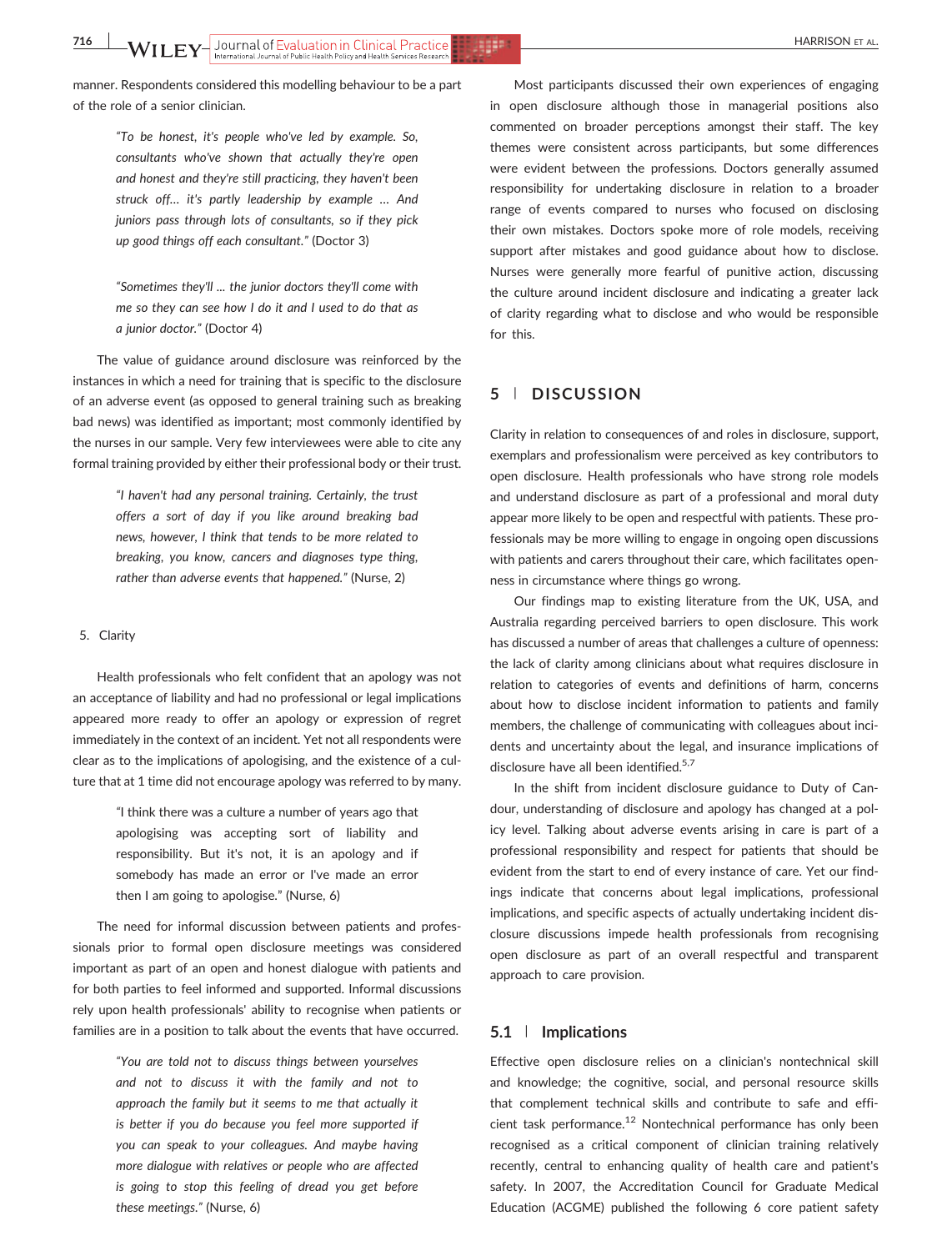competencies: patient care, medical knowledge, interpersonal and communication skills, professionalism, practise‐based learning and improvement, and systems-based practice.<sup>12</sup> These competencies are reflected in clinician training and as part of professional registration internationally.<sup>13-18</sup>

While preclinical training in nontechnical skills is essential to increase uptake and improve the quality of open disclosure, clinicians often experience "cultural resistance" to the adoption of the skills learnt in training when entering practice.<sup>19</sup> Fear of repercussions from the employing organization and professional bodies was evident in the narratives produced in this study. This creates substantial barriers to putting policy and theoretical learning into practice. It is therefore critical that strong role models in the workplace reinforce what it is to be open and honest about problems arising in care, in addition to modelling correct technical performance.<sup>20</sup> To date, formal approaches to incident disclosure training in the UK have inconsistent uptake between trusts and have been delivered as standalone workshop sessions. These sessions lack integration into the workplace and do not identify incident disclosure as part of a broader patient‐centred approach to care provision. The use of mentorship models to promote open and honest discussion in the context of adverse events may increase uptake and be more effective.

#### 5.2 | Limitations

Doctors and nurses are the key actors in enacting open disclosure, but by focusing on only these professions, the study may not reflect the experiences of other professional groups. In addition, our sample does provide insight into the practices of those in primary care, community care, and mental health organisations in which reporting systems and events themselves may be less clearly defined. As a multisite study that included urban and regional hospitals, the findings are likely to be relevant to other parts of the UK. Differences between health systems mean that not all findings are relevant to other health systems internationally. This evidence presents the experiences of clinicians and not that of patients; the patient perspective may identify enablers and barriers to good disclosure that clinicians do not recognise.

# 6 | CONCLUSION

Greater openness in relation to adverse events requires health professionals to apply nontechnical skills and knowledge: to recognise candour as a professional and moral duty, and to communicate with patients and families effectively throughout the care process as well as when things go wrong. We cannot rely solely on clinician training to develop the necessary skills and knowledge that underpin candour in health care. Evidenced in this data, once clinicians enter the working environment, the culture they are surrounded by inhibits their willingness to speak openly with patients. Senior clinicians and healthcare managers, as opinion leaders and role models, have a significant role in developing a genuinely nonpunitive, learning environment to encourage and sustain uptake of the incident

disclosure policy and the duty of candour in practice. Peer support between health professionals is also critical. Current models that provide one‐off training in incident disclosure or communication are not sufficient to drive the cultural change required. A model of training and supervision that integrates these nontechnical knowledge and skills in an ongoing process throughout a clinician's career is essential.

#### **REFERENCES**

- 1. NHS Serious Incident Framework, 2015. Available at [https://www.](https://www.england.nhs.uk/patientsafety/wp-content/uploads/sites/32/2015/04/serious-incidnt-framwrk-upd2.pdf) england.nhs.uk/patientsafety/wp‐[content/uploads/sites/32/2015/04/](https://www.england.nhs.uk/patientsafety/wp-content/uploads/sites/32/2015/04/serious-incidnt-framwrk-upd2.pdf) serious‐incidnt‐framwrk‐[upd2.pdf](https://www.england.nhs.uk/patientsafety/wp-content/uploads/sites/32/2015/04/serious-incidnt-framwrk-upd2.pdf). Accessed September 26, 2016
- 2. Canadian Patient Safety Institute. Canadian disclosure guidelines. Being open with patients and families. 2011. Available at [http://www.](http://www.patientsafetyinstitute.ca/en/toolsResources/disclosure/Pages/default.aspx) [patientsafetyinstitute.ca/en/toolsResources/disclosure/Pages/default.](http://www.patientsafetyinstitute.ca/en/toolsResources/disclosure/Pages/default.aspx) [aspx.](http://www.patientsafetyinstitute.ca/en/toolsResources/disclosure/Pages/default.aspx) Accessed September 26, 2016]
- 3. O'Connor E, Coates HM, Yardley IE, Wu AW. Disclosure of patient safety incidents: A comprehensive review. International J Qual Health Care. 2010;mzq042.
- 4. Birks Y. Duty of candour and the disclosure of adverse events to patients and families. Clinical Risk. 2014;20(1‐2):19–23.
- 5. Francis R. Report of the Mid Staffordshire NHS Foundation Trust Public Inquiry, 2013. Available at [https://www.gov.uk/government/uploads/](https://www.gov.uk/government/uploads/system/uploads/attachment_data/file/279124/0947.pdf) [system/uploads/attachment\\_data/file/279124/0947.pdf](https://www.gov.uk/government/uploads/system/uploads/attachment_data/file/279124/0947.pdf). Accessed September 26, 2016
- 6. Iedema R, Allen S, Sorensen R, Gallagher TH. What prevents incident disclosure, and what can be done to promote it? The Joint Commission Journal on Quality and Patient Safety. 2011;37(9):409–417.
- 7. Birks Y, Entwistle V, Harrison R, Bosanquet K, Watt I, Iedema R. Being open about unanticipated problems in health care: The challenges of uncertainties. J Health Serv Res Policy. 2015; 20(1 suppl):54–60.
- 8. General Medical Council. Openness and honesty when things go wrong: The professional duty of candour 2015. Available at http://www.gmc‐[uk.org/guidance/ethical\\_guidance/27233.asp.](http://www.gmc-uk.org/guidance/ethical_guidance/27233.asp) Accessed September 26, 2016
- 9. Care Quality Commission 2015 Notifiable incident ‐ regulations 2014 care quality commission. Regulation 20: Duty of candour. Available at [http://www.cqc.org.uk/sites/default/files/20150327\\_duty\\_of\\_can](http://www.cqc.org.uk/sites/default/files/20150327_duty_of_candour_guidance_final.pdf)[dour\\_guidance\\_final.pdf.](http://www.cqc.org.uk/sites/default/files/20150327_duty_of_candour_guidance_final.pdf) Accessed September 26, 2016
- 10. Welsh Government Green Paper. Our health, our health service. Available at [http://gov.wales/docs/dhss/consultation/150703gpconsulten.](http://gov.wales/docs/dhss/consultation/150703gpconsulten.pdf) [pdf](http://gov.wales/docs/dhss/consultation/150703gpconsulten.pdf). Accessed September 26, 2016
- 11. Flin R, Patey R. Improving patient safety through training in non-technical skills. BMJ. 2009;339:b3595.
- 12. Ritchie J, Spencer L. Qualitative data analysis for applied policy research. The qualitative researcher's companion. 2002;573:305–329.
- 13. Flin RH, O'Connor P, Crichton M. Safety at the Sharp End: A Guide to Non‐technical Skills. Ashgate Publishing; 2008.
- 14. The Accreditation Council for Graduate Medical Education. Common program requirements, 2013.
- 15. Nasca TJ, Philibert I, Brigham T, Flynn TC. The next GME accreditation system—Rationale and benefits. NEJM. 2012;366(11):1051–1056.
- 16. Walton M, Shaw T, Barnett S, et al. Developing a national patient safety education framework for Australia. Quality and Safety in Health Care. 2006;15(6):437–442.
- 17. Walton M, Harrison R, Burgess A, Foster K. Workplace training for senior trainees: A systematic review and narrative synthesis of current approaches to promote patient safety. Postgrad Med J. 2015;91(1080):579–587.
- 18. Royal College of Physicians and Surgeons of Canada. The CanMEDS 2005 Framework. Available at [http://www.royalcollege.ca/portal/](http://www.royalcollege.ca/portal/page/portal/rc/common/documents/canmeds/framework/the_7_canmeds_roles_e.pdf)